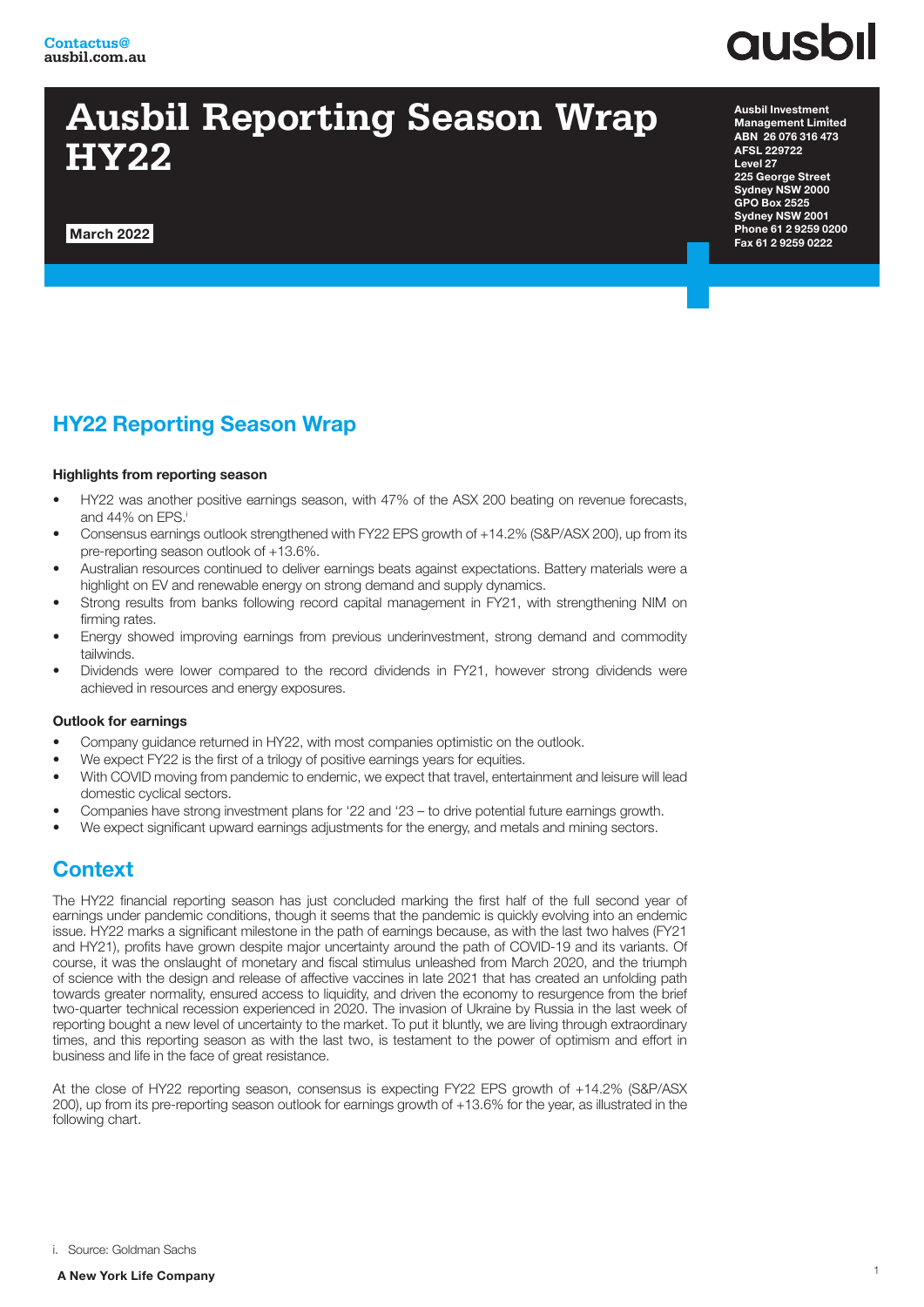#### Chart: Current consensus FY22 earnings outlook and most improved across HY22

**Current post-reporting season outlook** 

#### Most improved EPS growth outlook this reporting season

| <b>Sector</b>                             | <b>FY22 EPS Growth</b> | <b>Sector</b>                             | EPSg: Nominal change |
|-------------------------------------------|------------------------|-------------------------------------------|----------------------|
| Energy                                    | 133.08%                | Media                                     | 33.52%               |
| Steel                                     | 120.23%                | Transport (Ex Infrastructure Trusts)      | 30.80%               |
| Chemicals                                 | 78.86%                 | Agriculture                               | 14.37%               |
| Media                                     | 51 89%                 | Chemicals                                 | 968%                 |
| General Insurance                         | 40.43%                 | Energy                                    | 7.35%                |
| <b>Diversified Consumer Services</b>      | 38.07%                 | Containers & Packaging                    | 6.07%                |
| Agriculture                               | 34.20%                 | <b>Diversified Financials</b>             | 5 10%                |
| <b>Construction Materials</b>             | 30.25%                 | <b>Construction Materials</b>             | 4.58%                |
| Online Services                           | 28.00%                 | Other Metals & Mining                     | 3.02%                |
| <b>Infrastructure Trusts</b>              | 26.07%                 | <b>Real Estate Investment Trusts</b>      | 2.66%                |
| <b>Diversified Financials</b>             | 19.16%                 | Food & Staples Retailing                  | 2.57%                |
| <b>Capital Goods</b>                      | 16.00%                 | <b>Online Services</b>                    | 2.22%                |
| <b>Banks</b>                              | 15.50%                 | <b>Banks</b>                              | 1.96%                |
| <b>Market</b>                             | 14.17%                 | Retailing                                 | 0.98%                |
| <b>Real Estate Investment Trusts</b>      | 13.93%                 | <b>Market</b>                             | 0.62%                |
| <b>Containers &amp; Packaging</b>         | 12.98%                 | <b>Utilities</b>                          | 0.13%                |
| Hotels Restaurants & Leisure              | 12.27%                 | Diversified Metals & Mining               | $-0.37%$             |
| Automobile & Components                   | 9.85%                  | Life Insurance                            | $-0.58%$             |
| Diversified Metals & Mining               | 8.83%                  | Automobile & Components                   | $-0.58%$             |
| Health Care Equipment & Services          | 3.76%                  | Diversified Consumer Services             | $-0.92%$             |
| Food Beverage & Tobacco                   | 3.49%                  | <b>Commercial Services &amp; Supplies</b> | $-1.58%$             |
| Other Metals & Mining                     | 1.06%                  | Food Beverage & Tobacco                   | $-1.79%$             |
| Life Insurance                            | 0.31%                  | <b>Capital Goods</b>                      | $-2.88%$             |
| Food & Staples Retailing                  | 0.24%                  | Gold                                      | $-3.07%$             |
| <b>Commercial Services &amp; Supplies</b> | $-0.33%$               | <b>Telecommunication Services</b>         | $-3.39%$             |
| <b>Utilities</b>                          | $-3.15%$               | <b>Steel</b>                              | $-3.44%$             |
| Pharmaceuticals & Biotechnology           | $-4.11%$               | Health Care Equipment & Services          | $-3.47%$             |
| <b>Telecommunication Services</b>         | $-6.07%$               | Pharmaceuticals & Biotechnology           | $-3.83%$             |
| Transport (Ex Infrastructure Trusts)      | $-7.62%$               | General Insurance                         | $-6.51%$             |
| Software & Services                       | $-848%$                | Software & Services                       | $-13.98%$            |
| Retailing                                 | $-10.17%$              | <b>Real Estate</b>                        | $-14.60%$            |
| Gold                                      | $-19.62%$              | <b>Infrastructure Trusts</b>              | $-15.80%$            |
| <b>Real Estate</b>                        | $-27.40%$              | Hotels Restaurants & Leisure              | $-1864%$             |

Source: Ausbil, FactSet (S&P/ASX 200) at end February 2022.

Overall, as Ausbil expected, companies have delivered another round of solid earnings. This is to be expected in an environment of ongoing low interest rates against a backdrop of strong economic activity and a workforce and supply chain that are returning to more normality after two years of intermittent lockdowns, here and globally.

## Results from a sector perspective

#### **Energy**

The energy sector has been flying on the back of strong economic growth and a demand background improving as we move beyond COVID. Energy is showing the strongest earnings growth outlook of all sectors at +133.1% for FY22. Across the reporting season, the earnings growth outlook for energy increased +7.4%. The market is distorted to some degree by supply shocks that are expected with the Russian invasion of Ukraine, and the subsequent sanctions that are being applied globally. Ausbil maintains exposure to quality leaders in energy, particularly with Santos. Santos delivered earnings in line with expectations, with strong free cash flows generated from a strong and expanding business. Woodside Petroleum also delivered earnings in line with expectations, with the company voting in May 2022 on the proposed merger with BHP Petroleum. Beach Energy undershot consensus earnings expectations by -4%, but is progressing key developments at Otway and Western Flank over the next 6-months as it expands its operations.

#### **Materials**

Materials benefited from the strong post-COVID resurgence in economic growth, and underlying secular trends driven by decarbonisation, including electric vehicles, batteries, renewable energy and the electrification-ofthings. Moreover, commodities have been shown to be a natural hedge for inflation during periods of expansion, further supporting their place in investment portfolios.

The earnings growth outlook for Other Metals & Mining was upgraded by +3.0% across reporting season, to the current outlook for FY22 of +1.1%. In copper, earnings growth for OZ Minerals was in-line, with growth on track through Carra block cave and Prominent Hill underground developments continuing. Alumina earnings growth was in-line, and the dividend below expectations, however the Alumina market is improving materially on supply disruptions. In iron ore, Deterra Royalty, owner of the MAC Iron Ore Royalty, came in slightly under consensus.

In Battery Materials, strong prices from underlying commodities have helped drive earnings. In lithium, Allkem, the rebranded amalgam of Orocobre and Galaxy Resources, beat consensus expectations as did competing lithium producer IGO. In rare earths, market leader Lynas Rare Earths also outperformed consensus on tight supply, strong demand and rising risks. Iluka also delivered a +4% beat to consensus with its business in mineral sands, zircon and titanium dioxide feedstock. It is also in the stages of developing a rare earths deposit.

### <sup>2</sup> A New York Life Company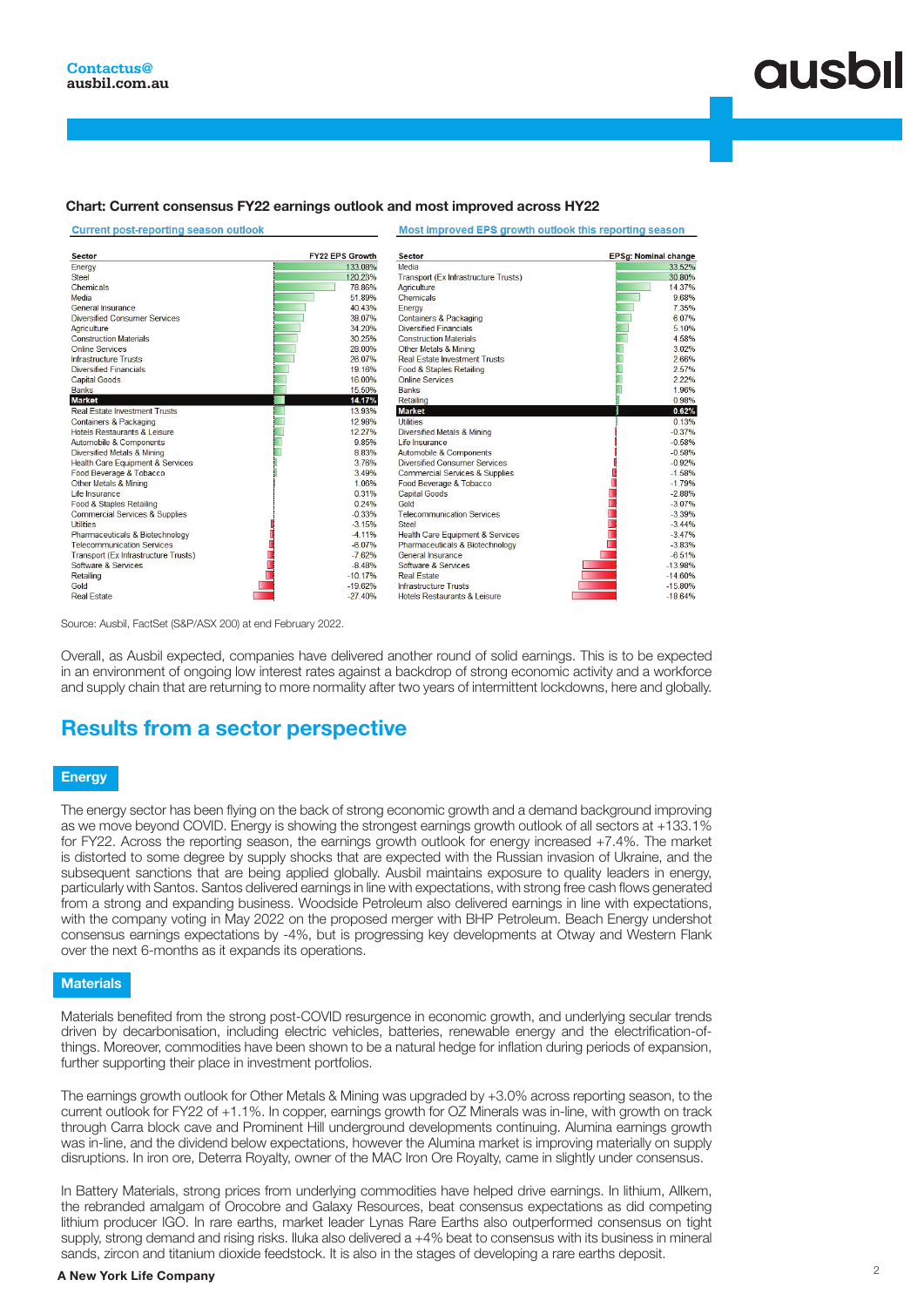

The Diversified Metals & Mining earnings growth outlook was downgraded by -0.4% across reporting season to consensus growth of +8.8%. Rio Tinto reported earnings in line with expectations, with the dividend ahead of consensus, though the market was looking for more on capital returns. BHP earnings came in 4% below market expectations. FY22 and FY23 guidance was unchanged. The proposed simplification from the current dual listing will also be keenly followed looking ahead.

Steel was downgraded by -3.4% but is showing FY22 earnings growth of +120.2% with the economy growing strongly. BlueScope Steel delivered earnings in line with consensus, with free cash flow impacted by working capital build, which should unwind rapidly. The company achieved strong capital returns through a \$700m on-market buyback. Likewise, the market is now expecting earnings growth from Construction Materials of +30.3% for FY22, an improvement across reporting season of +4.6%. Finally, consensus sees Gold in earnings contraction for FY22 with EPS growth at -19.6%, having declined by -3.1% across reporting season.

#### **Industrials**

Across Industrials, there was a diversity in the outlook for FY22. In Transportation, the consensus earnings growth outlook vastly improved across reporting season (+30.8%), driven by the rapidly returning airline industry (Qantas and Air New Zealand), and improvements with respect to bulk commodities for companies like Qube and Aurizon, however the sector is still expected to deliver earnings downgrades for FY22 of -7.6%. Similarly, Commercial Services and Supplies is poised for a slight earnings downgrade this year as earnings expectations slid by -1.6% this reporting season to -0.3%. Qantas delivered a mixed result with headline earnings, cash flow and net debt better than expected but Q4 capacity guidance has been revised down given complications with world travel. Qantas remains a key quality leader exposed to a resurgence in post-COVID activity.

Capital Goods are also showing good expectations for earnings growth at +16.0% for FY22, even though forecasts shifted down by -2.9%. Worley delivered results broadly in line with consensus, across both revenue and earnings, predominantly driven by the cost out program. Seven Group, the owner of Coates, Westrac and now Boral, missed earnings by -6%, and faces some slower growth moving forward across all major businesses.

Finally, Infrastructure Trusts (basically Transurban, Atlas Arteria and Auckland International Airport in the top 300 following the privatisation of Sydney Airport) are showing a strong consensus earnings growth outlook for FY22 at +26.0%, even with a downgrade across reporting season of -15.8%. The market has downgraded the long-term earnings for these companies on forward interest rate expectations. However, quality leaders like Transurban are offering strong free cash flow and globally expanding businesses. Transurban missed earnings by -4% this half, but remains well placed to benefit as COVID restrictions are rolled back. Altas Arteria surprised on the upside on dividends, and is in the process of investing further in capex to expand their earnings base.

#### Consumer Discretionary

The diverse Consumer Discretionary sector includes all types of cyclical spending profiles across multiple industries. Media, for example, was the most re-rated this reporting season, by +33.5% to a post-reporting season outlook for earnings growth of +51.9%. Nine Entertainment Group is a preferred exposure in media, with its vast multi-media holdings and advertising reach. The company delivered positive earnings growth and a dividend 40% higher on positive performance across all its key operations. Diversified Consumer Services, while downgraded slightly in reporting season by -1.0%, is also offering significant earnings growth of +38.1% for FY22 according to consensus. Retailing, while rerating +1.0% is showing earnings contraction of -10.2% for FY22, particularly given the bricks-and-mortar makeup of the sector (such as Harvey Norman, JB Hi-Fi, Premier Investments and Super Retail Group), and as the surge to online retailing continues. Ausbil is significantly underweight the retailing sector other than leading operators with significant competitive advantage such as Lovisa, which delivered solid earnings growth for FY22 and an 85% increase in the interim dividend. Australia's love affair with automobiles coupled with the pandemic driving people to seek outdoor adventure rather than overseas travel has seen the Automobile Components sector perform strongly over the past few years. With reopening, the sector de-rated on earnings by -0.6% but is still expected to deliver FY22 earnings growth of +9.9%. ARB Corp, a standout in aftermarket automotive components delivered a strong earnings beat with an equally strong outlook. Bapcor and GUD Holdings delivered earning growth in-line with expectations.

In the Hotels, Restaurants and Leisure sector, consensus expectations were scaled back by -18.6% to an FY22 outlook for earnings growth of +12.3%. Some of this may be because the weight of earnings will be for the second half of FY22 given the impact of lockdowns and restrictions in the second half of calendar 2021. Tabcorp earnings were in-line, but compositionally stronger given the lotteries beat offset softer performance in wagering. PointsBet was slightly ahead of consensus, though better in Australia and softer in the US.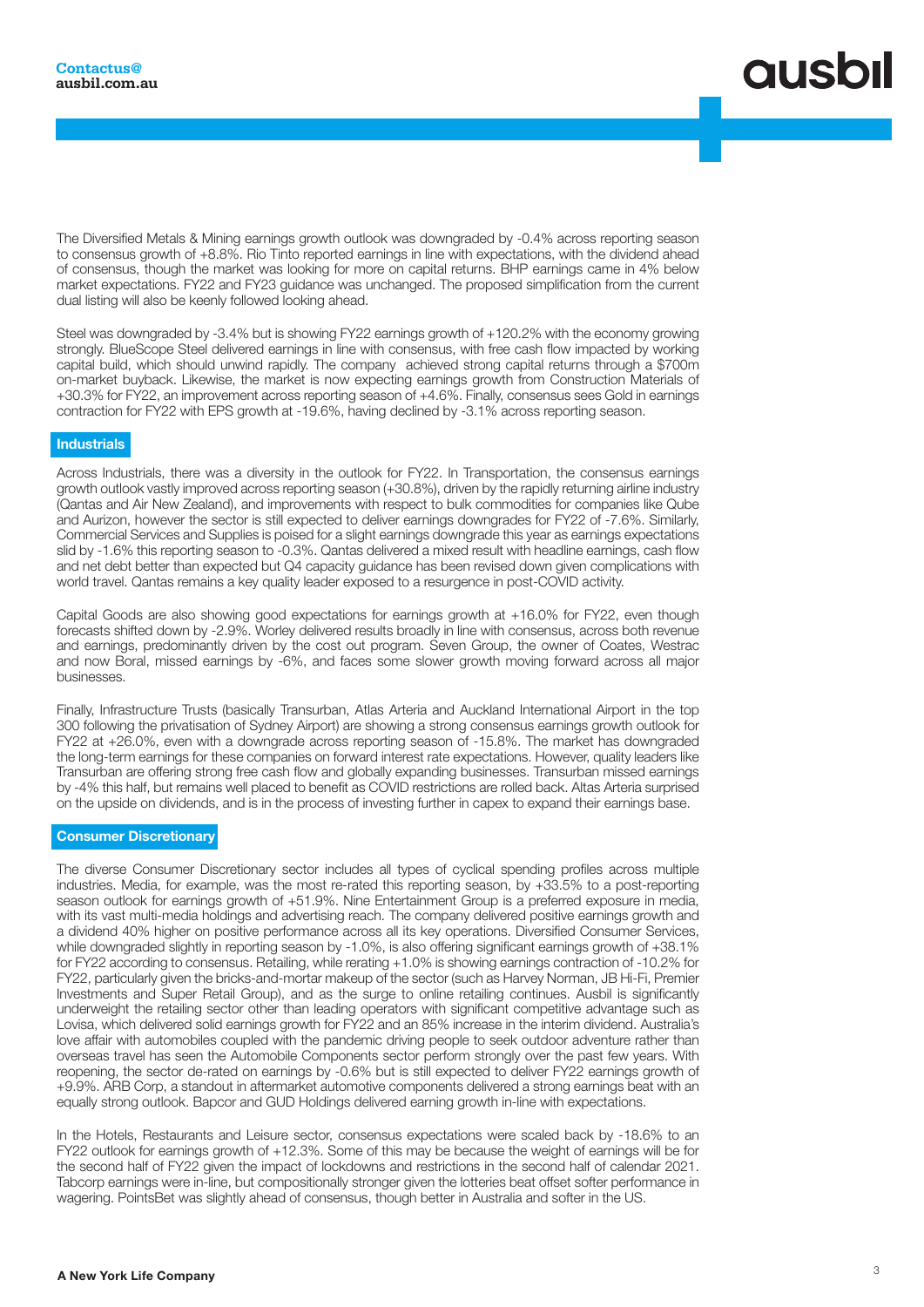# **QUSOI**

#### Consumer Staples

Food and Staples retailing is offering negligible earnings growth in FY22 at +0.2% though the sector was re-rated by +2.6% across the reporting season. Ausbil favours the quality leader, Woolworths, which is a dominant force in the sector. Woolworths delivered earnings in-line with consensus expectations, and is expected to deliver earnings upgrades with cost-out, some food inflation, and an earnings recovery in Big W. Coles also delivered in-line earnings though is still carrying some COVID drag on costs. The Food, Beverage and Tobacco sector is expected to deliver FY22 earnings growth of 3.5%, though was downgraded by -1.8% in the reporting season. In this sector, Treasury Wine Estates was in-line on results but has shown some expansion of the Penfolds brand outside of China, and have de-risked their earnings since the trade issues of 2021. FY22 earnings in Agriculture are expected to grow by +34.2%, having been rerated by +14.4% across reporting season following some tough structural years with trade relations and labour issues from COVID.

#### Health Care

Health Care, Equipment and Services are positioned for a positive FY22, with earnings growth expected at +3.8%, though consensus lowered expectations by -3.5% this reporting round. Quality leader, Cochlear produced a strong earnings beat on higher gross margin and lower operational expenditure. Another quality leader, Ramsay Health Care, delivered strong headline earnings well ahead of consensus due to a strong Europe beat, though after tax earnings were a miss. Ramsay is optimistic on their elective surgery backlog though cautious on higher costs in FY23 vs pre-COVID. Sonic Healthcare missed earnings expectations by 3%, however, they announced a \$500m buyback which was not expected, flagging \$1.4bn of available liquidity and an active M&A pipeline under evaluation. ResMed missed consensus expectations by 2%, and has been affected by issue in the Philips business, however the company issued a positive outlook.

The Pharmaceuticals and Biotechnology sector is expected to see a contraction in FY22 earnings of -4.1%, with consensus expectations having fallen by -3.8% during reporting season. CSL, the quality leader in this sector, delivered a very strong at 3% revenue beat and 18% earnings beat to consensus. CSL is in the process of acquiring Vifor Pharma.

#### **Financials**

Banks remain on track to deliver strong earnings for FY22 on a strong economy and expanding NIM as rates steadily rise. Strong banks are essential for the transformation of economic growth benefits across other industries. This reporting season, consensus expectations for bank earnings growth rose +2.0% to +15.5% for FY21. CBA was the only major to report results, with net profit +10.5% ahead of consensus, with the dividend up slightly to \$1.75 per share. Of the small banks, Bendigo and Adelaide Bank also reported a beat for earnings at +14% above consensus, but a smaller dividend. The other majors reported quarterly updates, with NAB recording a +12% beat for NPAT, ANZ reporting a slightly softer quarter, and Westpac reporting cash NPAT +13% ahead of consensus. Virgin UK also gave a quarterly update with net interest margin improving by 5 bps. Overall, credit quality is strong and NIM is set to firm as rates steadily rise in the context of above trend economic growth. In diversified financials, Macquarie Group delivered a strong third quarter update, upgrading the outlook for Macquarie Capital Group and the Commodities and Global Markets group.

Diversified Financials also saw their earnings growth outlook upgraded by the market to +19.2% for FY22, an increase from before reporting season of +5.1%. Challenger Group, like banks and general insurers, stands to benefit from firming rates across their annuity business. Challenger delivered an in-line profit, though with higher expenses this half.

In General Insurance, while earnings growth expectations shrank by -6.5% across reporting season, the sector is still expected to deliver +40.4% in earnings growth for FY22. Across the sector, the benefits of stronger portfolio returns from rising interest rates is improving earnings outlooks. While QBE reported a -5% miss to consensus due to some structural adjustment in reserves, gross written premium was above consensus by +4%, with a strong earnings outlook ahead. IAG also reported an uplift in gross written premium, and though slightly down on the half against consensus, is expected to perform well into the full year, as with the other general insurers. Steadfast, the insurance broker, is benefiting with ongoing premium rate increases and relatively low risk expansions through rolling-up other brokers.

#### Information Technology

Online Services is showing consensus EPS growth of +28.0% for FY22 having strengthened in reporting by +2.2%. The Information Technology sector has taken a hit with firmer inflation and a clearer path to upward interest rate adjustment for central banks. This has seen the growth aspects of information technology punished somewhat, but the quality leaders in this sector remain attractive, including companies like NextDC, Seek and Domain Group. Local cloud and data centre leader, NextDC, achieved earnings +10% above consensus, and though it has been impacted by some rotation away from technology with rising inflation, it shows a strong growth pipeline and earnings profile. Seek achieved a significant beat on earnings, with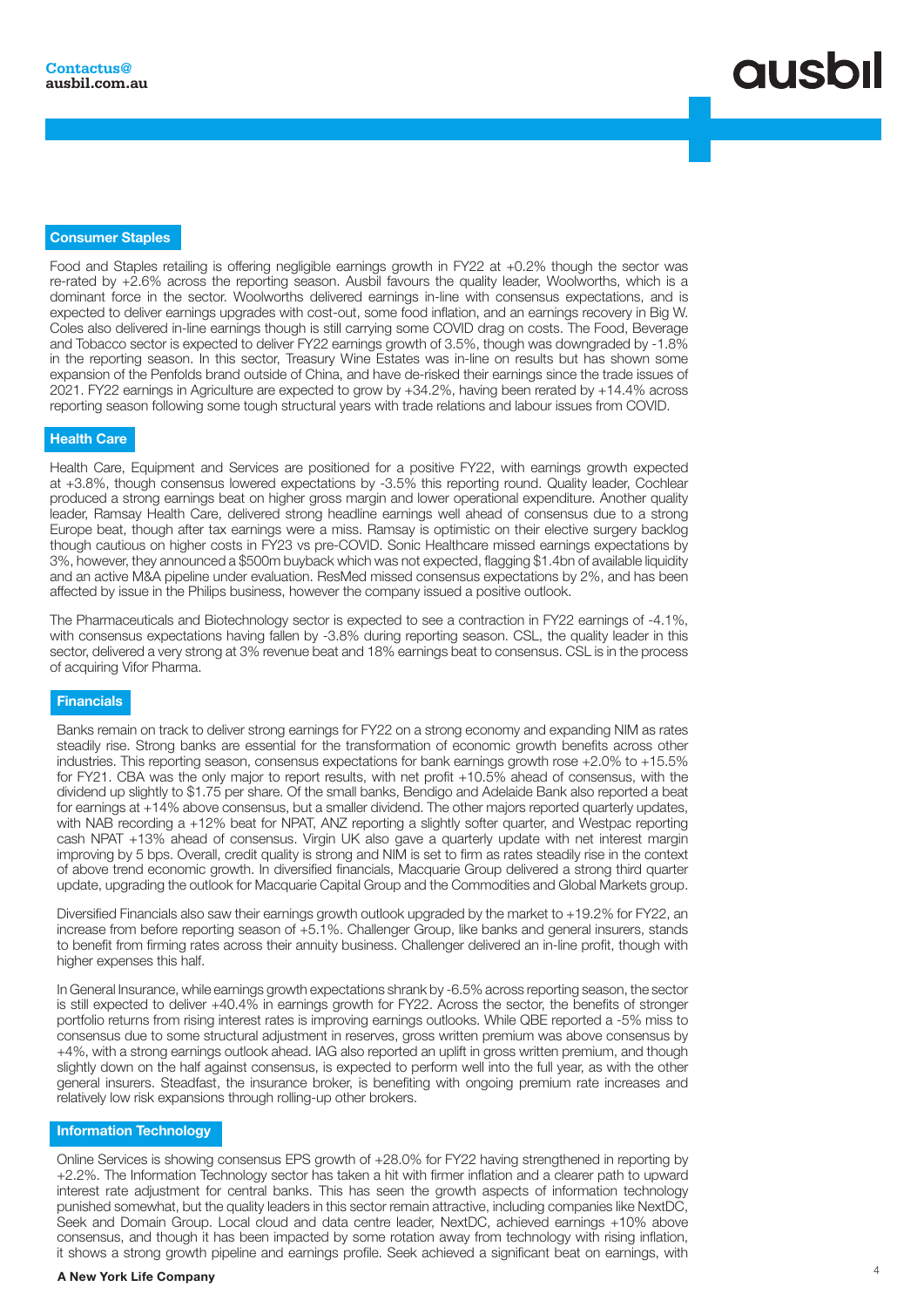## **ausbil**

positive guidance implying operating leverage on stronger revenue growth without significant underlying cost pressures. Also in online classifieds, Domain Group also beat expectations, though modestly. Domain was de-risking their growth profile, and benefit from the interrelationship with Nine Entertainment Group media, but there were limited upside catalysts near term.

In contrast to the thriving Online Services sector, the Software and Services sector is expected to deliver earnings contraction of -8.5% in FY22, having been downgraded by -14.0%. Link Market Services delivered +3% over consensus expectations which included a contribution from recently spun-off Pexa.

Consolidation continued in the buy-now-pay-later space following Block's (formerly Square) acquisition of Afterpay (now Block listed in Australia as SQ2), with an announcement by Zip Co that it was acquiring Sezzle for more leverage in the US. Unlike Block and Sezzle, Zip Co is classified as a diversified financial, though they compete in the same space on different platforms. Block continued to perform beating revenue expectations by +4% and gross profit expectations by +2.4%.

#### Communication Services

The Australian Communications Services market is expected to deliver earnings growth of -6.1% for FY22, with expectations having fallen by -3.4% in reporting season. Both Telstra and Uniti Group are quality leaders in the sector. Telstra, having de-risked and unburdened the company with the sale of their infrastructure assets, has positioned for growth, with project capex of \$350mn over the next three years and upside in free cash flow. Uniti Group, who focus on the ownership, operation and provision of wireless and fibre networks across Australia, delivered earning in-line with consensus expectations but with a stronger margin.

#### **Utilities**

Across reporting season, Utilities saw a marginal uplift in consensus earnings growth outlook (+0.1%), but is expected to deliver -3.1% for FY21. Ausbil's Australian equity portfolios are not invested in utilities. The sector has vulnerability to rising rates, and some names that are struggling, including Origin Energy and AGL, which received an unsolicited takeover offer during reporting season from Mike Cannon-Brooks and infrastructure giant, Brookfield. The sector is exposed to climate change targets and decarbonisation, with the outlook for rising inflation and interest rates unhelpful from the perspective of valuation. An exception to this is APA Group which offers exposure to pipelines and contracted / regulated infrastructure revenue streams.

#### Real Estate

Real Estate (largely developers and builders, not real estate investment trusts) has suffered significantly over the last few years with COVID lockdowns and work from home conditions. As we stand, consensus has the outlook for the sector at -27.4%, with the sector having deteriorated by -14.6% across reporting season. Further complicating the real estate outlook is the path of rising interest rates, uncertainty about where commercial and retail real estate will settle as the population comes out of COVID, and tightening in residential and investment borrowing requirements. Ausbil has no exposure to the real estate sub-sector at this stage.

By contrast, Real Estate Investment Trusts (REITs) are showing consensus earnings growth of +13.9% for FY22, having firmed by +2.7% in reporting season. REITs, largely listed portfolios of real estate assets that collect rent, have term lease structures that ratchet up for inflation. Given they have largely managed the COVID shock with relatively small fallout, the market is now looking at the post-COVID benefits in REITs. Ausbil is cautious at this stage of REIT exposure to retail landlords, residential and leisure assets, however, those with strong logistic and warehousing businesses (namely Charter Hall and Goodman Group) remain compelling on the fundamental shift to e-commerce that was rapidly accelerated during lockdowns.

## Results from an ESG perspective

Ausbil's full ESG integration saw our ESG Research team focused on over 40 meetings with company boards and management in February for companies in which Ausbil has an equity holding. In addition to reviewing the ESG attributes of Ausbil's active positions, our ESG Research team also updated ratings on every reporting stock in their coverage. Given that we take investment decisions holistically, to include topdown macro, bottom-up fundamental and ESG perspectives, our focused meetings were all attended by portfolio managers, financial analysts and members of Ausbil's ESG team, allowing for deep interrogation of results across all aspects of company performance. Ausbil has expanded our dedicated ESG team to three members whose roles are focused entirely on advocacy and engagement with ESG issues, and investment advice for portfolio managers on ESG risk and performance for the equities they consider for their strategies.

HY22 raised a kaleidoscope of ESG issues, including climate change and decarbonisation, relationships with traditional owners, sexual harassment in the workplace, safety performance and occupational health and safety, diversity, responsible sourcing and human rights in supply chains, modern slavery, corporate culture and governance, and many more.

### A New York Life Company and the company of the control of the control of the control of the control of the control of the control of the control of the control of the control of the control of the control of the control of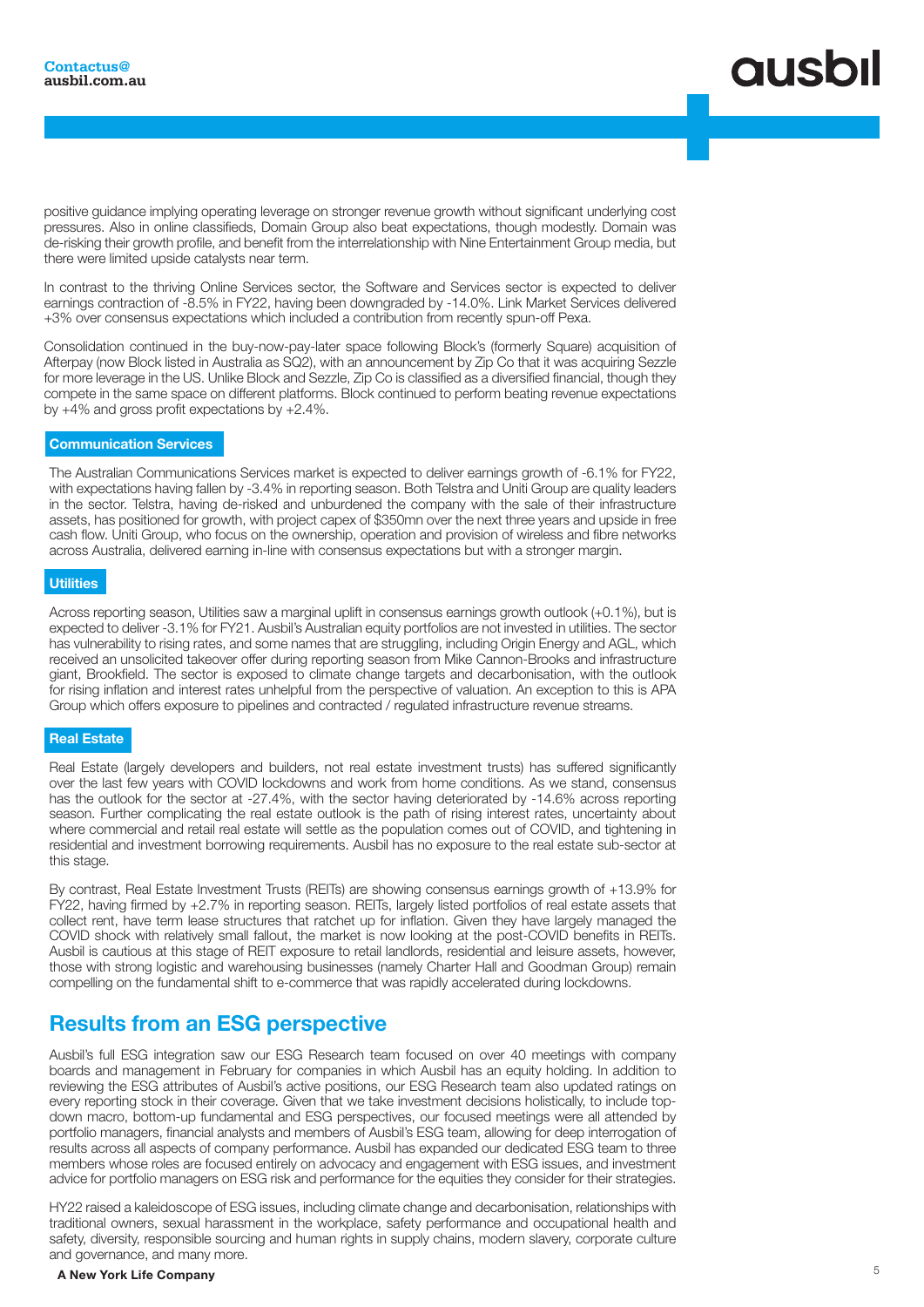This reporting season, a number of strong themes ran through our meetings, including:

- A substantial increase in focus on ESG issues, particularly on climate change. Companies are progressing their decarbonisation pathways and strategies, focused mainly on scope 1 and 2 emissions, but some on Scope 3. However, investors still need to assess the credibility of climate change strategies and net zero commitments.
- Many companies are in the process of a major cultural review based on independent staff reviews, reinforced with engagement and company disclosure. There has been an impact on staff engagement from long working hours and lack of wage growth (positive momentum in 2020-21 plateaued and turned negative for many companies in 1H22). COVID had forced companies to think more about staff engagement and development, with workplace culture efforts shifting to a stronger focus on mental health and wellbeing, and use of pulse surveys.
- We are seeing an increase in safety issues faced by companies, particularly with skilled labour shortages and the increased use of contractors during the pandemic.

Some of the key engagements with companies this reporting period were very productive. We spoke with Rio Tinto on how they are progressing in a number of ESG areas, particularly on climate change and safety. We engaged with Rio Tinto and BHP on sexual harassment, bullying and racism in the mining industry, and how they are working to eradicated these issues. In mining, we also engaged on the rights of indigenous communities, including IGO and other mining companies (we have engaged with Rio Tinto, BHP and Fortescue Metals previously on these issues). We spoke to many resources companies, including South32, on their net zero plans, and specific opportunities for decarbonisation in scope 1 and 2 emissions. We engaged with BlueScope Steel on safety deterioration which seems to have peaked, and the 'Responsible Steel' certification at Port Kembla. We engaged Ansell on concerns around labour rights in Malaysia, one of their manufacturing regions. We have been looking at corporate culture across general insurers, including IAG and Suncorp. We engaged with James Hardie on the exit of their CEO, and whether this was a reflection of more systemic problems, which at this stage does not seem to be the case. We spoke with Telstra on their workforce downsizing, and how they are maintaining staff engagement. Finally, we engaged with supermarkets, including Woolworths and Coles, on staff engagement towards the end of 2021 with some detectable workplace fatigue and could lead to safety issues.

Part of Ausbil's ongoing ESG activities involve active engagement with leading organisations, including IAST APAC and RIAA's Human Rights Working Group. Ausbil is a steering committee member and lead investor for Woolworths (IAST-APAC), is Chair of RIAA's Human Rights Working Group, and a co-author of RIAA's investor toolkit on human rights (with Mercer). Ausbil's Head of ESG, Mans Carlsson, has been appointed to the Board of RIAA. These advocacy and engagement activities assist in establishing the benchmarks for acceptable ESG standards across the market, provide guidance and support for ESG initiatives, and ultimately work to improve the overall ESG performance or all companies.

For further information please contact:



Mark Knight Director, Head of Distribution 02 9259 0226 0438 307 841 mark.knight@ausbil.com.au

Ausbil Investment Management Limited ACN 076 316 473 AFSL 229722 Level 27 225 George Street Sydney NSW 2000 GPO Box 2525 Sydney NSW 2001 Phone 61 2 9259 0200 Fax 61 2 9259 0222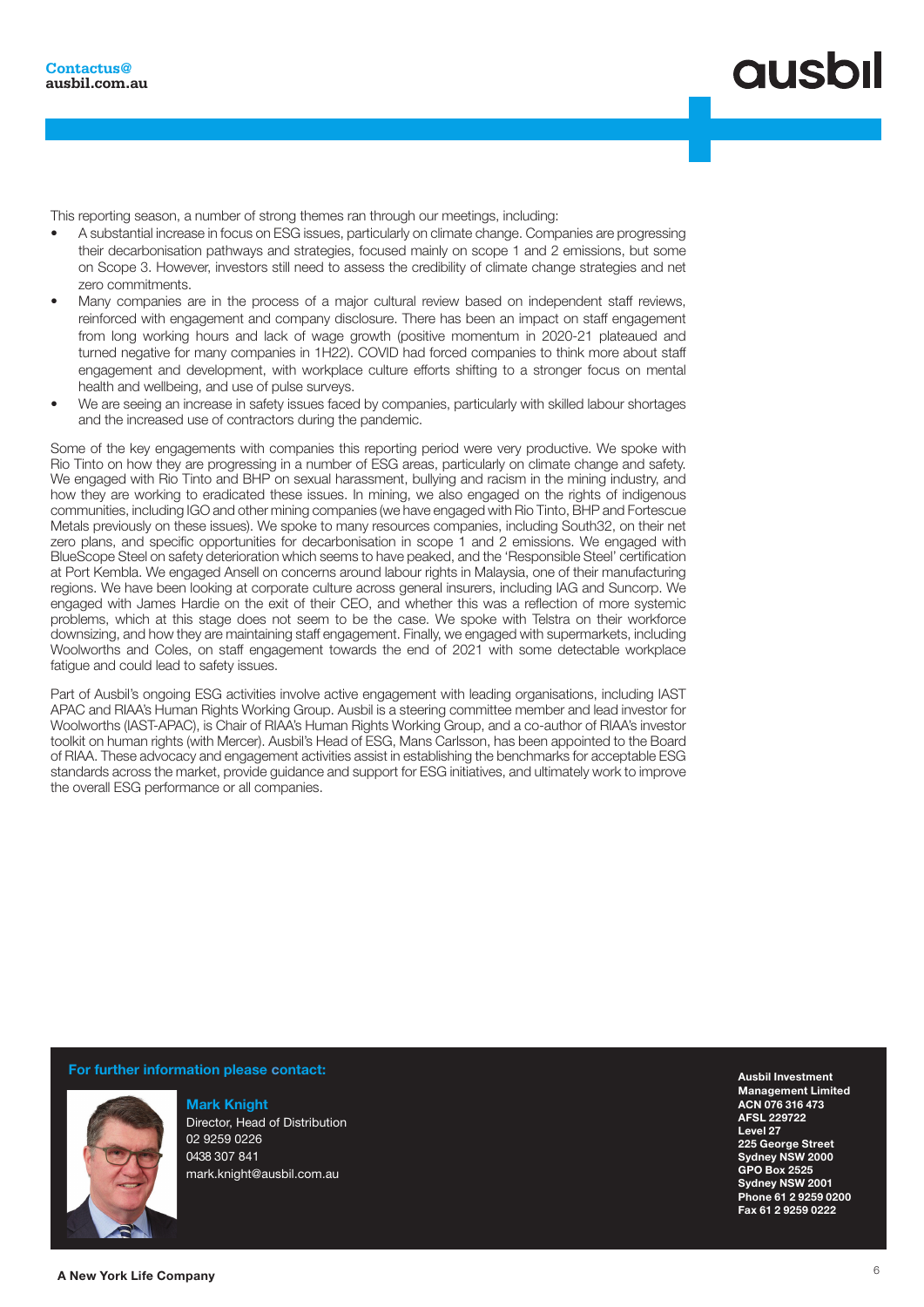#### **DISCLAIMER**

Important Information: Australia, Canada, Denmark, Kuwait, Netherlands, Sweden, United Arab Emirates, USA, United Kingdom.

#### General

Research provided to a client may vary depending upon various factors such as a client's individual preferences as to the frequency and manner of receiving communications, a client's risk profile and investment focus and perspective (e.g., market wide, sector specific, long-term, short-term, etc.), the size and legal and regulatory constraints.

This information is for distribution only as may be permitted by law. It is not directed to, or intended for distribution to or use by, any person or entity who is a citizen or resident of, or located, in any locality, state, country or other jurisdiction where such distribution, publication, availability or use would be contrary to law or regulation or would subject Ausbil to any registration or licensing requirement within such jurisdiction.

This information is a general communication and is educational in nature; it is not an advertisement nor is it a solicitation or an offer to buy or sell any financial instruments or to participate in any particular trading strategy. Nothing in this document constitutes a representation that any investment strategy or recommendation is suitable or appropriate to an investor's individual circumstances or otherwise constitutes a personal recommendation. By providing this document, none of Ausbil or its representatives has any responsibility or authority to provide or have provided investment advice in a fiduciary capacity or otherwise. Investments involve risks, and investors should exercise prudence and their own judgment in making their investment decisions. None of Ausbil or its representatives is suggesting that the recipient or any other person take a specific course of action or any action at all. By receiving this document, the recipient acknowledges and agrees with the intended purpose described above and further disclaims any expectation or belief that the information constitutes investment advice to the recipient or otherwise purports to meet the investment objectives of the recipient. The financial instruments described in the document may not be eligible for sale in all jurisdictions or to certain categories of investors.

The value of any investment or income may go down as well as up, and investors may not get back the full (or any) amount invested. Past performance is not necessarily a guide to future performance. Neither Ausbil nor any of its directors, employees or agents accepts any liability for any loss (including investment loss) or damage arising out of the use of all or any of the Information.

Prior to making any investment or financial decisions, any recipient of this document or the information should take steps to understand the risk and return of the investment and seek individualised advice from his or her personal financial, legal, tax and other professional advisors that takes into account all the particular facts and circumstances of his or her investment objectives.

Any prices stated in this document are for information purposes only and do not represent valuations for individual securities or other financial instruments. There is no representation that any transaction can or could have been effected at those prices, and any prices do not necessarily reflect Ausbil's internal books and records or theoretical model-based valuations and may be based on certain assumptions. Different assumptions by Ausbil or any other source may yield substantially different results.

No representation or warranty, either expressed or implied, is provided in relation to the accuracy, completeness or reliability of the information contained in any materials to which this document relates (the "Information"), except with respect to Information concerning Ausbil. The Information is not intended to be a complete statement or summary of the securities, markets or developments referred to in the document. Ausbil does not undertake to update or keep current the Information. Any opinions expressed in this document may change without notice and may differ or be contrary to opinions expressed by other business areas or groups, personnel or other representative of Ausbil. Any statements contained in this Report attributed to a third party represent Ausbil's interpretation of the data,

Information and/or opinions provided by that third party either publicly or through a subscription service, and such use and interpretation have not been reviewed by the third party. In no circumstances may this document or any of the Information (including any forecast, value, index or other calculated amount ("Values")) be used for any of the following purposes:

(i) valuation or accounting purposes;

(ii) to determine the amounts due or payable, the price or the value of any financial instrument or financial contract; or

(iii) to measure the performance of any financial instrument including, without limitation, for the purpose of tracking the return or performance of any Values or of defining the asset allocation of portfolio or of computing performance fees.

By receiving this document and the Information you will be deemed to represent and warrant to Ausbil that you will not use this document or any of the Information for any of the above purposes or otherwise rely upon this document or any of the Information. Except as otherwise specified herein, these materials are distributed by Ausbil, to persons who are eligible counterparties or professional clients and are only available to such persons. The Information does not apply to, and should not be relied upon by, retail clients.

The information contained in this document is given by Ausbil Investment Management Limited (ABN 2676316473) (AFSL 229722) (Ausbil) and has been prepared for informational and discussion purposes only and does not constitute an offer to sell or solicitation of an offer to purchase any security or financial product or service. Any such offer or solicitation shall be made only pursuant to an Australian Product Disclosure Statement or other offer document (collectively Offer Document) relating to an Ausbil financial product or service. A copy of the relevant Offer Document may be obtained by calling Ausbil on +612 9259 0200 or by visiting www.ausbil. com.au and the target market determination which is available at https://www.ausbil.com.au/invest-with-us/design-and-distribution-obligations/ fund-tmds before acquiring or investing in the fund. You should consider the Offer Documents in deciding whether to acquire, or continue to hold, any financial product. This document is for general use only and does not take into account your personal investment objectives, financial situation and particular needs. Ausbil strongly recommends that you consider the appropriateness of the information and obtain independent financial, legal and taxation advice before deciding whether to invest in an Ausbil financial product or service. The information provided by Ausbil has been done so in good faith and has been derived from sources believed to be accurate at the time of completion. While every care has been taken in preparing this information. Ausbil make no representation or warranty as to the accuracy or completeness of the information provided in this video, except as required by law, or takes any responsibility for any loss or damage suffered as a result or any omission, inadequacy or inaccuracy. Changes in circumstances after the date of publication may impact on the accuracy of the information. Ausbil accepts no responsibility for investment decisions or any other actions taken by any person on the basis of the information included. Past performance is not a reliable indicator of future performance. Ausbil does not guarantee the performance of any strategy or fund or the securities of any other entity, the repayment of capital or any particular rate of return. The performance of any strategy or fund depends on the performance of its underlying investments which can fall as well as rise and can result in both capital gains and losses.

Canada This document does not pertain to the offering of any securities. This document is not, and under no circumstances is to be construed as, an advertisement or a public offering of the securities described in Canada. No securities commission or similar authority in Canada has reviewed or in any way passed upon this document or the merits of the securities, and any representation to the contrary is an offence.

Sweden The information contained in the document is given by Ausbil and has been prepared for information and discussion purposes only and does not constitute an offer to sell or solicitation of an offer to purchase any security or financial product or service. It is provided to you as an institutional investor as that term is understood under Swedish law. By reading this document, you agree to be bound by these limitations, terms and conditions set out in the paragraphs above.